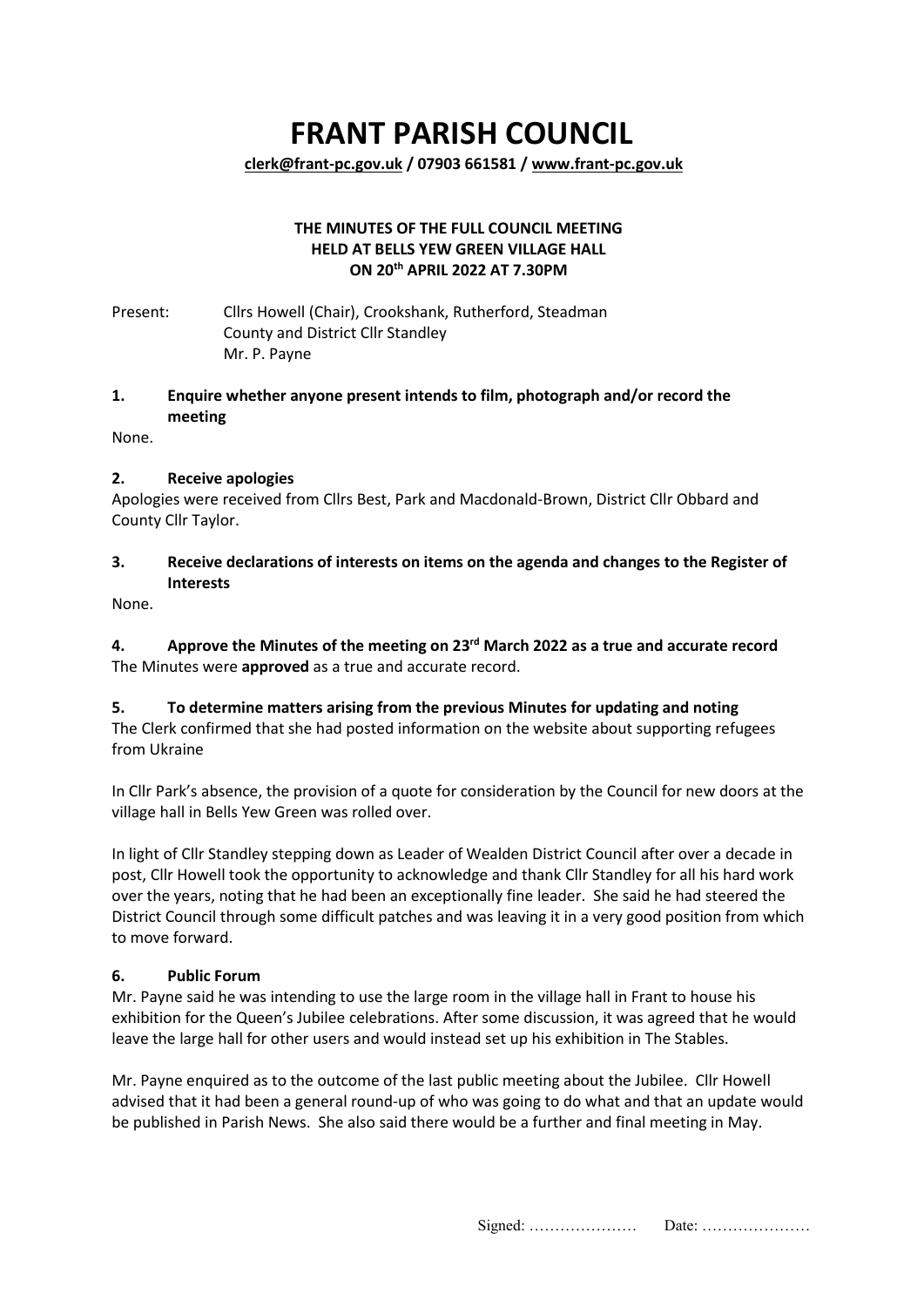Cllr Crookshank raised the issue of the village sign in Frant. Cllr Howell said it was not on the agenda to discuss; however, she said the Council was intending to approach an architect to produce designs of the sign.

*Post meeting note: the Council is not seeking alternative designs from those that Mr Payne has produced; rather, as the Trustees of the green, it is seeking drawings to show what a sign of the dimensions proposed would look like on the green. The reasons for this would be to ensure that the sensitive location of the green in the AONB and Conservation Area and views of it are not harmed.* 

## **7. Receive reports from County and District Councillors**

Cllr Standley said he had met with the Housing Minister to express concern about the proposed levels of housing; he noted that at his previous meeting, Mr Gove had suggested the report would be published in spring, but it was still outstanding. Cllr Howell said that District Councill needed a sound Local Plan. Cllr Standley noted that a number of Councils were pausing work on their Local Plans because of this issue of too high housing numbers.

Cllr Standley went on to talk about Ukranian refugees, noting they are now being referred to as 'guests'. He said the District Council was doing a lot of work in terms of providing school places and other support.

Cllr Standley said that the Cabinet had approved the next phase of the Integrated Care System, which would bring East Sussex, West Sussex and Brighton & Hove into one care system. He acknowledged the perennial issue of some care providers being just within other counties (e.g. Pembury Hospital).

Cllr Standley explained the background to the current dispute with the county's refuse collection providers, Biffa, and said there was a meeting scheduled which would hopefully succeed in averting a bin strike the following Monday.

## **8. Discuss support for families opening-up their homes to Ukrainian refugees**

It was noted that two schemes were operating to help Ukranian refugees; the drawback was that once involved with one scheme, you could not transfer to the other.

The Council **agreed** to using its funds received via the Henry Smith scheme if the situation arose.

## **9. Highways**

## **9.1 Discuss public feedback about the proposed pedestrian crossing**

Cllr Howell said that the meeting held in the village hall in March had been very positive with some useful comments. Cllr Steadman enquired as to the possibility of narrowing the road in this location instead and installing planters. Cllr Howell said this would not be approved by Highways given it was a main arterial road. Cllr Rutherford added that Highways had not even agreed to lowering the speed to 20mph in the High Street and Church Lane where such measures might seem obvious. He suggested that the proposed crossing was intending to provide a safe way to cross, rather than slow the traffic although, inevitably, this would be a welcome side.

Cllr Howell said that a resident had asked whether the beeping noise the crossing would make when people pressed the button could be avoided. Cllr Rutherford said there was an alternative whereby the visually impaired could recognise when to cross without the beeping noise by taking cues from a set of rotating cones underneath. Cllr Standley said he would make enquiries. **Action: BS** 

## *(Cllr Standley left the meeting at 7.50pm)*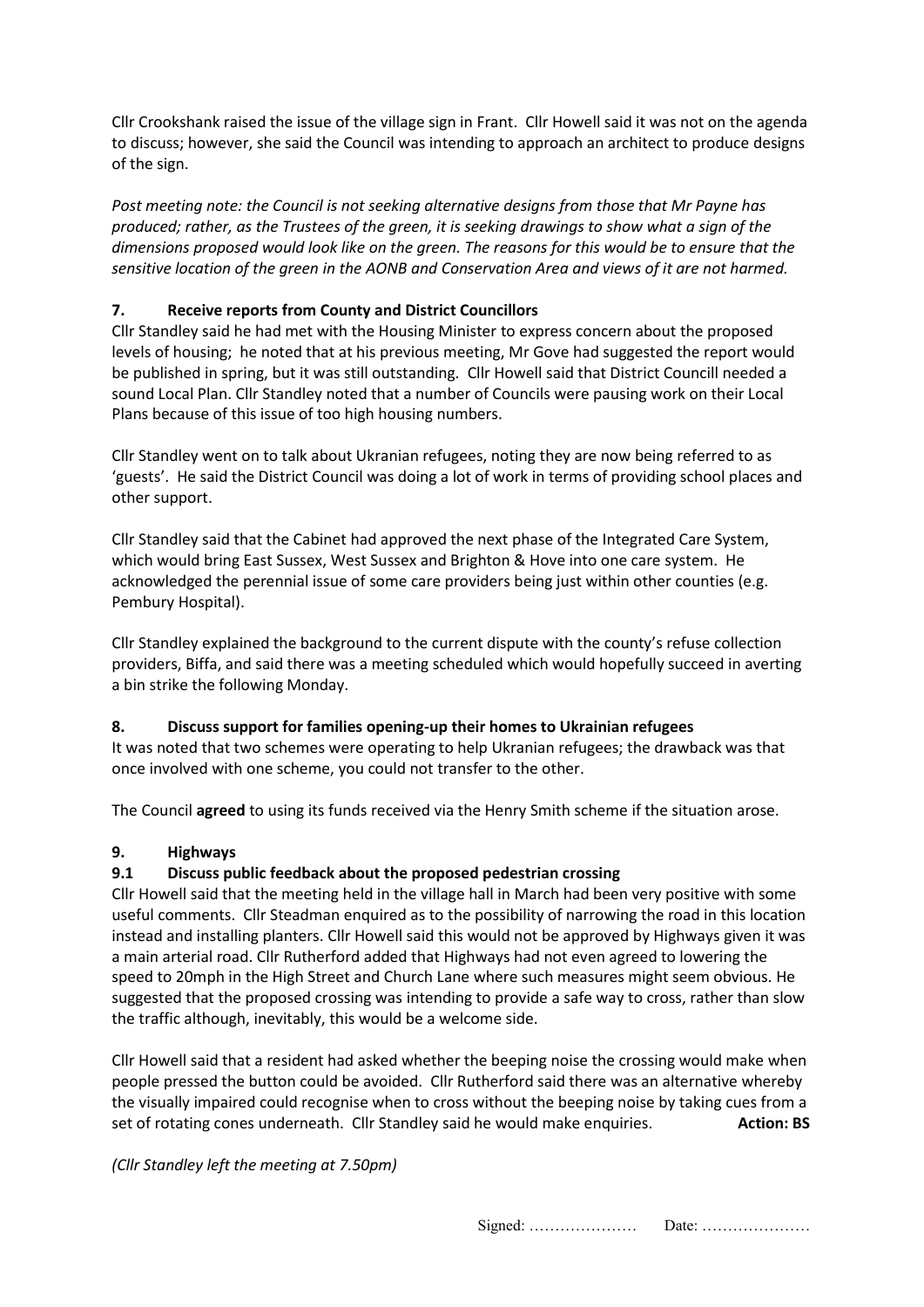## **10. Finance**

## **10.1 Approve the accounts payable**

The Clerk added an additional payment to ESALC/NALC for the annual subscription. This and the other payments were **approved**.

## **10.2 Approve the bank reconciliation**

The bank reconciliation was **approved.**

#### **11. Green Spaces**

## **11.1 Approve quote for works associated with new green in Eridge**

The Clerk said she had taken advice from the Council's auditor and that he agreed this work could be added to the existing long-standing contract with the current contractor maintaining the Parish's green spaces. The quote was **approved.**

## **11.2 Consider possibility of a new dog bin in Frant**

It was **agreed** that the Parish Council would, in principle, support and pay for the provision of a new dog bin in Frant, subject to the necessary permissions being granted. It was agreed that the separate application fee of £300 imposed on the Church by the Diocese would be discussed in due course. It was agreed that the Clerk would update Reverend Brendan. **Action: Clerk** and the Clerk

## **11.3 Discuss safety around the playground in Frant**

The issue of the safety of children using the playground in the vicinity of the road was discussed. Ways to secure the playground were considered, such as hedging and further types of 'barrier' play equipment, but they were considered feasible at this point. The Council decided to consult Friends of Frant Green Spaces for their thoughts. **Action: CS** and Transfer of Frant Green Spaces for their thoughts.

Cllr Howell suggested this could be an opportunity to ask East Sussex County Council (Highways) about imposing traffic calming measures here, perhaps to include a reduction in the speed limit.

## **12. Communications and Events**

## **12.1 Update on Jubilee celebrations**

Cllr Howell said arrangements were coming together and that she had spoken with the Eridge committee and Mrs McGregor-Gould in Bells Yew Green about their events.

## **12.2 Discuss arrangements for the Annual Meeting**

Speakers were discussed and it was noted that Cllr Macdonald-Brown would talk about defibrillators. It was suggested that Cllr Park may wish to talk about the groups of Wealden parishes seeking to address over-development and high housing numbers. In addition, it was suggested that someone from the police speak about community speed watch. **Action: Clerk** and the police speak about community speed watch.

## **13. Planning**

## **13.1 Wealden Local Plan – rolling item**

Nothing to discuss.

#### **13.2 To consider licence and planning applications received and make recommendations:**  *Cllr Crookshank chaired item 3.2*

## **WD/2021/2812/F – 15 Frant Court, Frant, TN3 9DW**

Replace existing wooden shed, increase height of existing wooden fence from 1.80m to 2.0m. Relocate existing gate from west side to north side. Move yard fence on west side 80cm.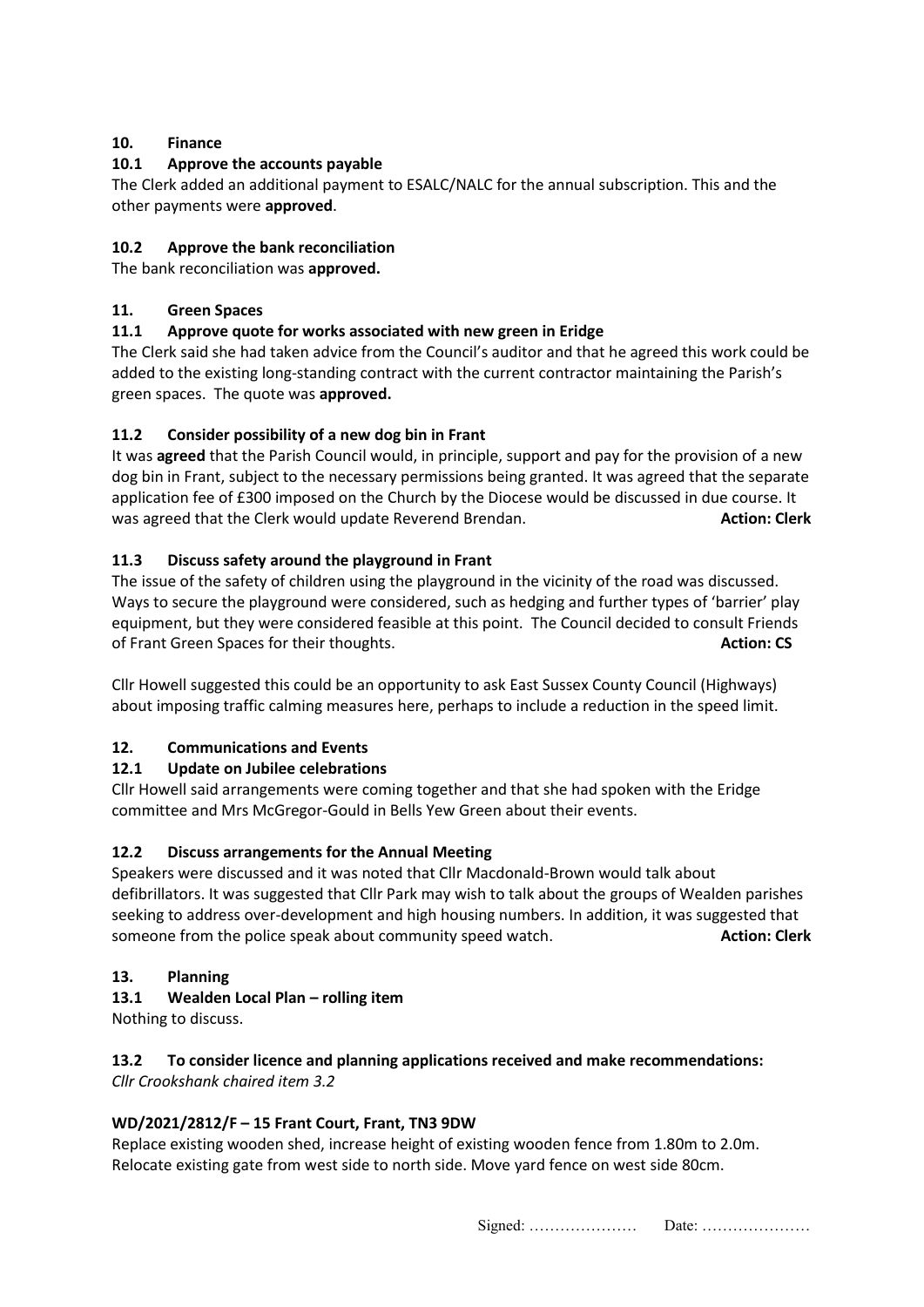The application was considered to be relatively minor and no objections were raised about this and it.

#### **WD/2022/0617/F – Brook Farmhouse, Bayham Road, Frant, TN3 9BP**

Ground floor porch to be undertaken under permitted development. Proposed new dining room to the front of the property replacing an old summerhouse extension. New ground and first floor extension to the rear with a proposed garage replacement.

Councillors noted that the building was not within public view and not a listed building. The Council raised no objections.

#### **WD/2022/0575/LDE – Walnut Tree Cottage, Frant Green Road, TN3 9DE**

To confirm that planning permission WD/2014/1657/F was lawfully implemented.

The Council did not have any comments to make on this application.

#### **WD/2022/0494/F – Henley House, Wadhurst Road, Frant, TN3 9EJ**

Attached double garage, extension to ground floor to form family room. Extension at first floor to form dressing room.

There was some discussion about the merits of the design and also the possible effect of the wide glazing in terms of Wealden's Dark Skies Policy. On balance, however, the Council raised no objections.

#### **14. Chairman's announcements & correspondence for noting**

None.

#### **15. Urgent issues at the discretion of the Chairman, for discussion only**

Cllr Crookshank enquired as to progress of the replacement fingerpost from Benhall Mill Lane. The Clerk said she had emailed JakkUK but had not had a response. She said she would follow it up.  **Action: Clerk**

Cllr Rutherford said that vehicles were still parking on the green in Frant, including contractors' vans despite work having been completed in neighbouring houses. It was agreed that this would be put on the next agenda and Cllr Howell would invite the owner of the road by the green to come to the meeting. **Action: JH**

Cllr Rutherford asked whether the base for the Christmas tree in Bells Yew Green could be removed. Cllr Crookshank said he would speak Mr. McGregor-Gould about this. **Action: SC** Action: SC

There being no other business, the meeting ended at 8.25pm.

|  | этунен. |  |
|--|---------|--|
|--|---------|--|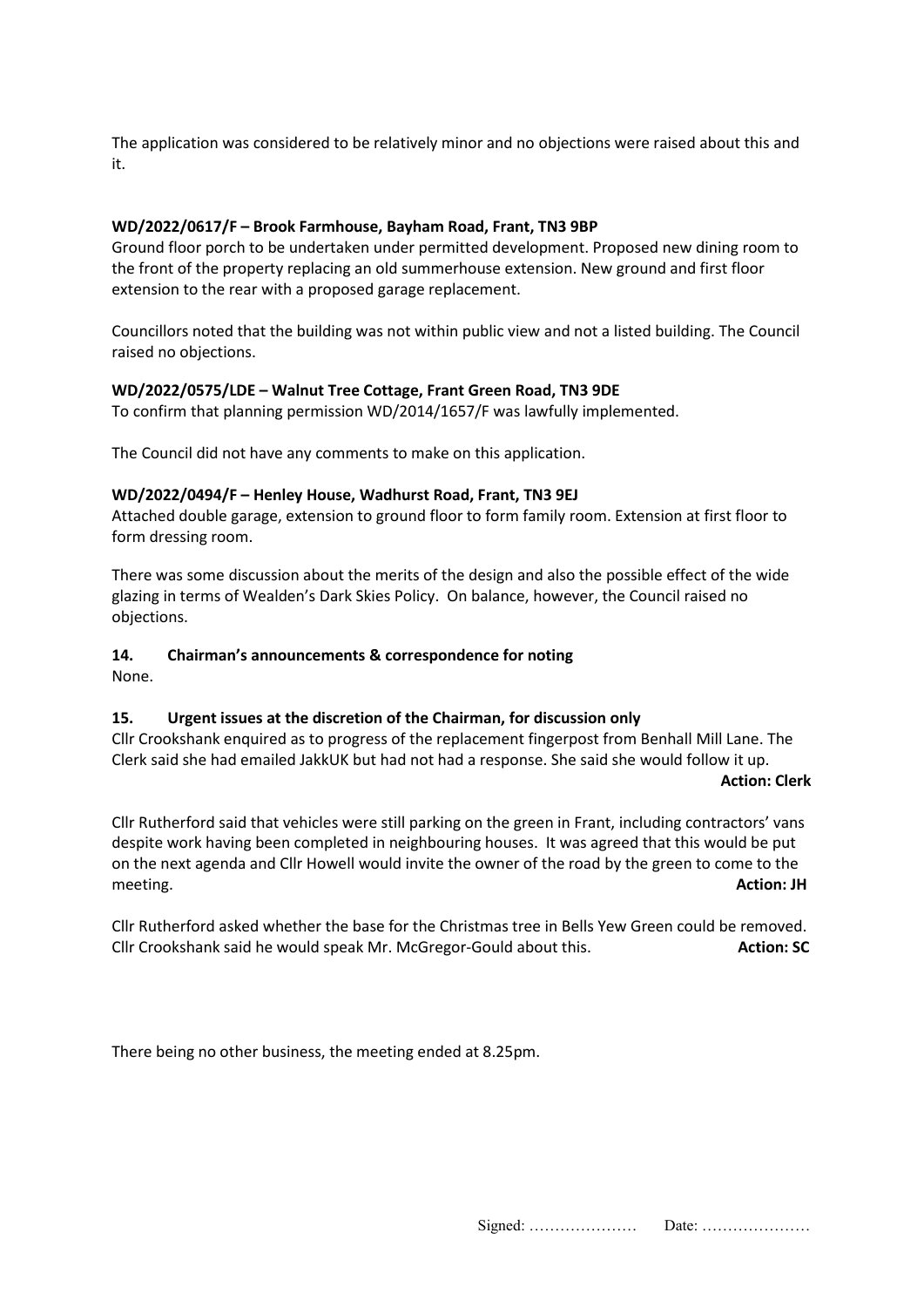#### **Actions**

| <b>Action</b>                                         | <b>By Whom</b> |
|-------------------------------------------------------|----------------|
| Make enquiries about alternative crossing devices to  | BS             |
| avoid 'beeping' noise'.                               |                |
| Speak with FOFGS about ideas re: safety at the        | CS             |
| playground in Frant.                                  |                |
| Plan speakers for the Annual Meeting                  | Clerk          |
| Follow-up with progress on the replacement fingerpost | Clerk          |
| for BYG.                                              |                |
| Liaise with Reverend Brendan about the proposed dog   | Clerk          |
| bin for Frant.                                        |                |
| Invite the owner of the road by the green to the next | JH             |
| meeting.                                              |                |
| Speak to Mr McGregor-Gould about removing the         | <b>CS</b>      |
| Christmas tree base in Bells Yew Green.               |                |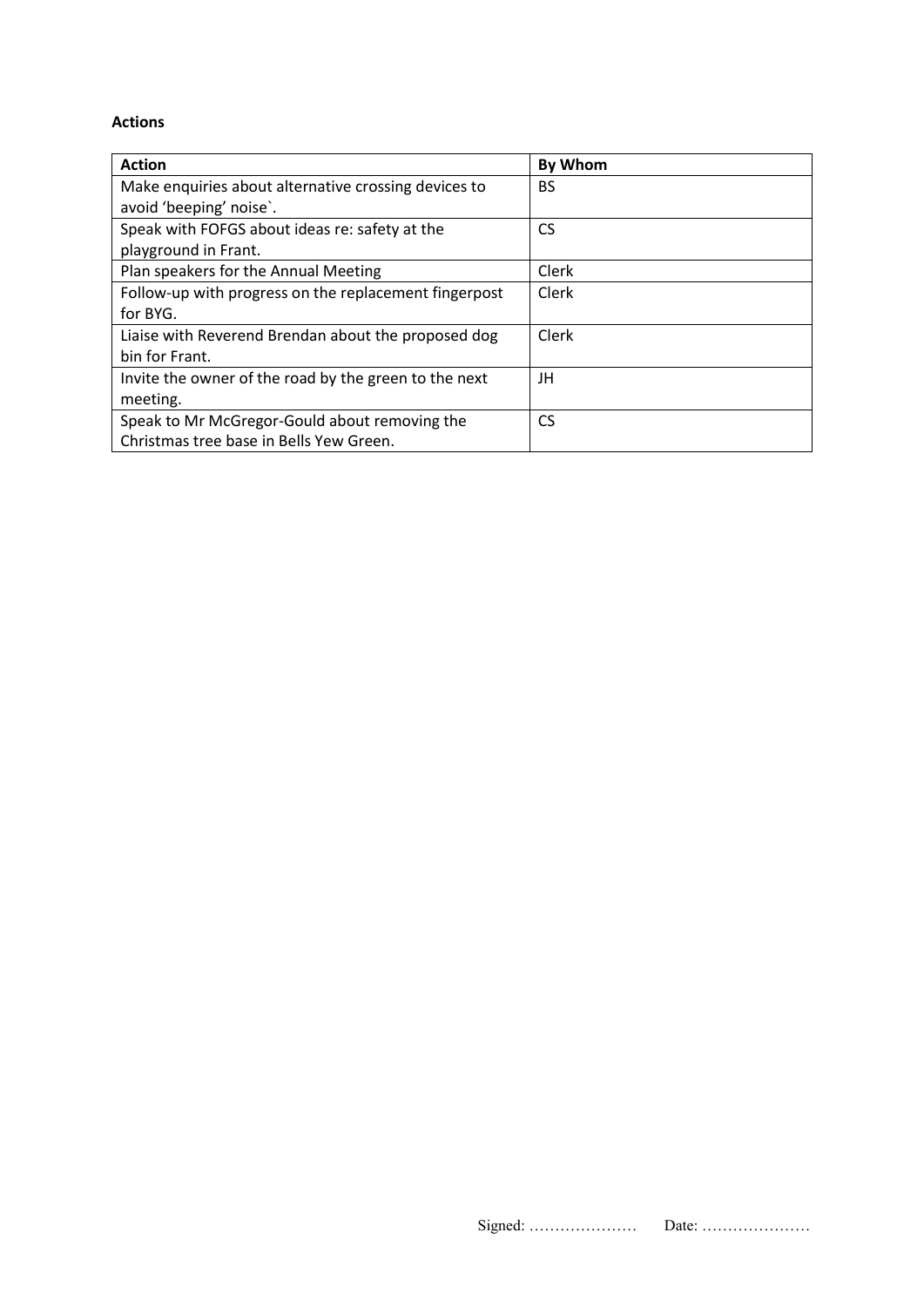## **Appendix One District Cllr's Obbard's Report**

## **District Wide**

I expect you will have read that the Leader of the Council, Bob Standley has decided that he will stand down as Leader of the Conservative Group and Leader of the Council from May this year to give his successor a year to get settled into the job before the next Council elections on May 2023.

The Council announced last year that they would set up a Community Lottery to raise money for good causes, and they have now appointed the lottery operator Gatherwell to run the Lottery for Wealden. This company runs lotteries for other Councils and Non-profit organisations in the UK.

Over the Easter holidays the Council is running a public safety campaign to raise awareness of the danger of Cliff falls and getting cut off by the tide with the hashtags #BeCliffAware and #BeTideAware

There have been at least 50 cliff falls in the last year and many visitors are simply not aware of the danger, both at the top and the bottom of the cliff.

The Council prosecuted a company when they cut down several trees on a site near Hellingly in 2018 that were covered by a Tree Protection Order.

The judgement has recently been made and they were fined £17,000 and ordered to pay £7,500 in costs.

You can check if there is a TPO in place by phoning the Council Offices or emailing [planning.information@wealden.gov.uk](mailto:planning.information@wealden.gov.uk)

#### **Nationwide**

The WDC website has a page dedicated to the Ukrainian Refugee Crisis; <https://www.wealden.gov.uk/ukrainian-refugee-crisis/>

It carries the government information on what they are doing and also where residents can find out ways that they can donate or help. As well as a link to the housing team if anyone wishes to offer accommodation for the refugee resettlement scheme.

The visa applications are still going rather slowly, there is a government helpline on 0808 164 8810

The East Sussex Fire & Rescue Service will be the agency carrying out the home checks and the ESCC website has information about a welcome pack here; [Welcoming Ukrainian guests to East Sussex | East Sussex County Council](https://new.eastsussex.gov.uk/your-council/ukraine-crisis/hosting-refugees)

There is also information about applying for school places.

The payments to refugees and to hosts will be handled by the WDC.

The Government scheme to give a £150 rebate of Council Tax to help with rising energy costs is underway. Residents living in Council Tax band A-D properties are eligible, and if you pay by Direct Debit the Council will pay you automatically sometime in May or June. Anyone who pays their Council Tax by cash or cheque will need to apply for the refund, but the simplest thing to do it to sign up for a direct debit as soon as possible. There may be a discretionary refund for people living in Properties in band  $E - H$ .